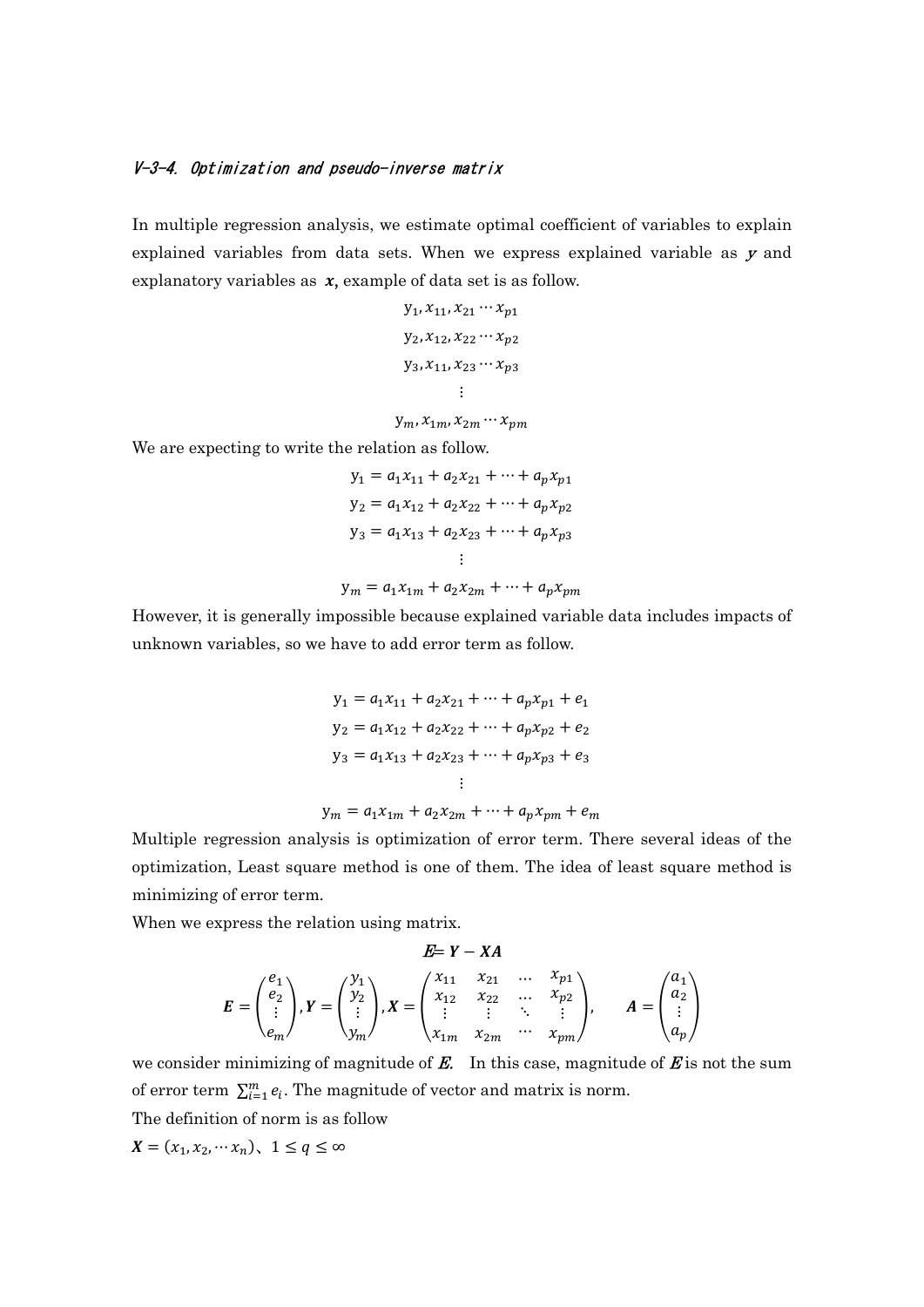$\sqrt[q]{|x_1|^q + |x_2|^q + \cdots + |x_n|^q}$  is  $L^q$  norm and is expressed as  $||X||_q$ 

$$
||X||_1 = |x_1| + |x_2| + \dots + |x_n|
$$
  

$$
||X||_2 = \sqrt{|x_1|^2 + |x_2|^2 + \dots + |x_n|^2}
$$

 $L^2$ norm is Euclid distance. Least square method is minimization of  $L^2$  norm.

$$
||E||_2 = \sqrt{|e_1|^2 + |e_2|^2 + \dots + |e_m|^2}
$$
  
=  $\sqrt{e_1^2 + e_2^2 + \dots + e_m^2}$   

$$
||E||_2^2 = e_1^2 + e_2^2 + \dots + e_m^2
$$
  
=  $(e_1, e_2, \dots, e_m)$  $\begin{pmatrix} e_1 \\ e_2 \\ \vdots \\ e_m \end{pmatrix}$   

$$
E^T = (e_1, e_2, \dots, e_m)
$$

$$
E= Y - XA
$$
  
\n
$$
ET = (Y - XA)T
$$
  
\n
$$
||E||_2^2 = (Y - XA)T (Y - XA)
$$
  
\n
$$
= YT Y - AT XT Y - YT XA + XT AT XA
$$
  
\n
$$
= YT Y - 2YT XA + XT AT XA
$$

 $\left\|E\right\|_2^2$  is positive definite and we can obtain minimum value by following differential.

$$
\frac{\partial ||E||_2^2}{\partial A} = 0
$$

$$
\frac{\partial ||E||_2^2}{\partial A} = \frac{\partial (Y^T Y - 2Y^T X A + X^T A^T X A)}{\partial A}
$$

$$
= \frac{\partial (Y^T Y)}{\partial A} - 2 \frac{\partial (Y^T X A)}{\partial A} + \frac{\partial (X^T A^T X A)}{\partial A} = 0
$$

$$
\frac{\partial (Y^T Y)}{\partial A} = 0
$$

$$
\frac{\partial (Y^T X A)}{\partial A} = Y^T X
$$

$$
\frac{\partial (X^T A^T X A)}{\partial A} = 2X^T X A
$$

$$
\frac{\partial ||E||_2^2}{\partial A} = -2Y^T X + 2X^T X A = 0
$$

$$
Y^T X = X^T X A
$$

$$
A = (X^T X)^{-1} Y^T X
$$

$$
A = (X^T X)^{-1} X^T Y
$$

We consider  $(X^TX)^{-1}X^T$  is a matrix

 $\circ$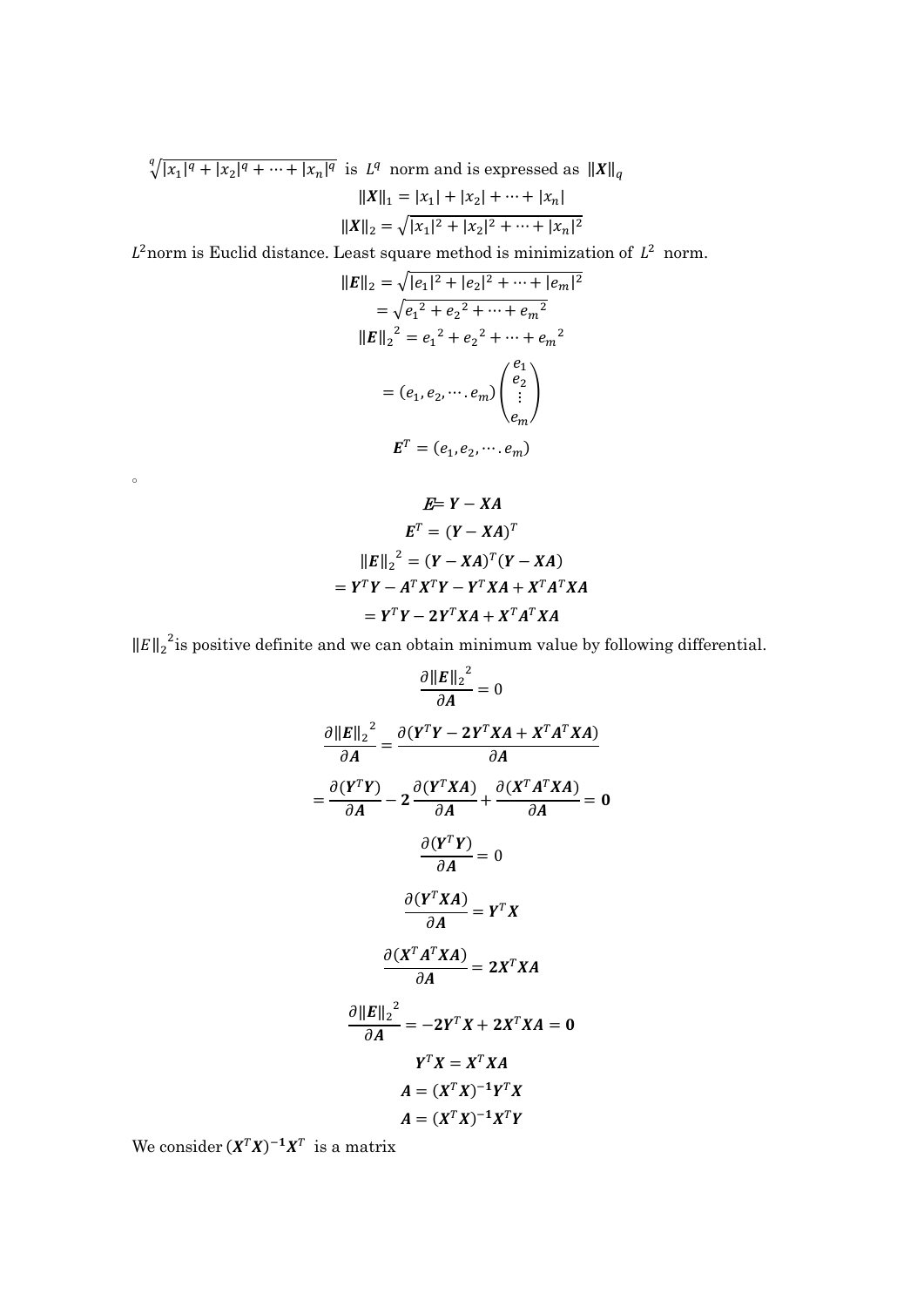$(X^T X)^{-1} X^T = X^{\#}$ 

In case of  $Y = XA$ , We can obtain A by multiplying  $X^{-1}$  from left

$$
X^{-1}Y=X^{-1}XA=A
$$

Similarly, we can obtain  $A$  by multiplying  $X^{\#}$ 

$$
X^{\#}Y = A
$$

$$
X^{\#} = (X^TX)^{-1}X^T
$$

Formula 71

$$
X^{\#}X = (X^TX)^{-1}(X^TX) = I
$$

The function of  $X^*$  is analogous to inverse matrix, so we call this matrix pseudo-inverse matrix. Generalized inverse matrix is the other name of this matrix. However,  $X^*$  gives least squares solution, when X is non-regular matrix. When X is regular matrix,  $X^{\#}$  =  $X^{-1}$ , and  $X^{\#}$  gives solution of simultaneous equation.

For an exercise, we us this method for simple linear regression

$$
y = ax + b
$$
  
\n
$$
Y = XA
$$
  
\n
$$
Y = \begin{pmatrix} y_1 \\ y_2 \\ \vdots \\ y_n \end{pmatrix}, X = \begin{pmatrix} x_1 & 1 \\ x_2 & 1 \\ \vdots & \vdots \\ x_n & 1 \end{pmatrix}, A = \begin{pmatrix} a \\ b \end{pmatrix}
$$
  
\n
$$
X^T = \begin{pmatrix} x_1 & x_2 & \cdots & x_n \\ 1 & 1 & \cdots & 1 \end{pmatrix}
$$
  
\n
$$
X^T X = \begin{pmatrix} x_1 & x_2 & \cdots & x_n \\ 1 & 1 & \cdots & 1 \end{pmatrix} \begin{pmatrix} x_1 & 1 \\ x_2 & 1 \\ \vdots & \vdots \\ x_n & 1 \end{pmatrix} = \begin{pmatrix} \sum_{i=1}^{n} x_i^2 & \sum_{i=1}^{n} x_i \\ \sum_{i=1}^{n} x_i & n \end{pmatrix}
$$
  
\n
$$
(X^T X)^{-1} = \begin{pmatrix} \sum_{i=1}^{n} x_i^2 & \sum_{i=1}^{n} x_i \\ \sum_{i=1}^{n} x_i & n \end{pmatrix}^{-1} = \frac{1}{n \sum_{i=1}^{n} x_i^2 - (\sum_{i=1}^{n} x_i)^2} \begin{pmatrix} n & -\sum_{i=1}^{n} x_i \\ -\sum_{i=1}^{n} x_i & \sum_{i=1}^{n} x_i^2 \end{pmatrix}
$$